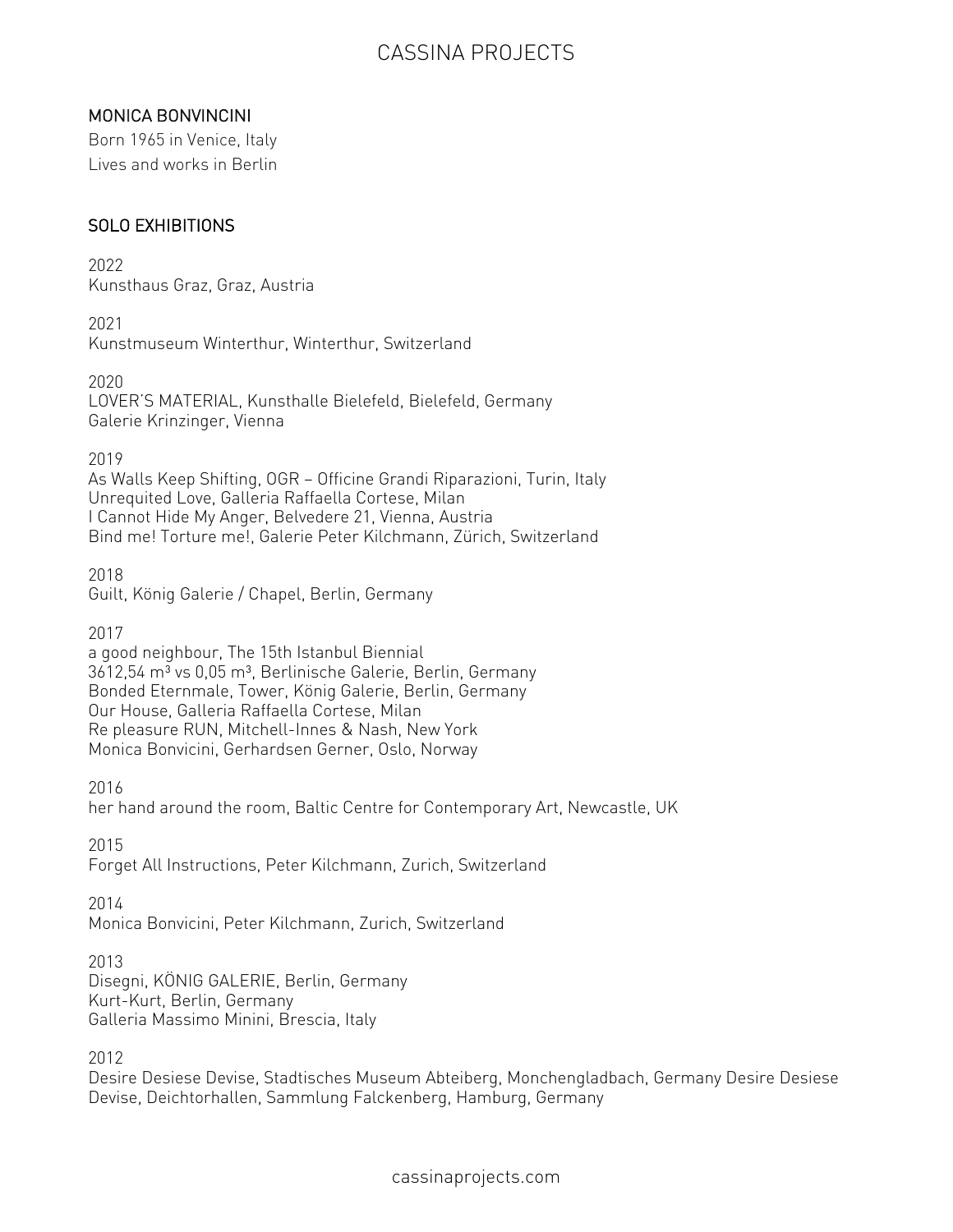2011

A BLACK HOLE OF NEEDS, HOPES AND AMBITIONS, CAC Malaga, Centro de Arte Contemporaneo de Malaga, Malaga, Spain

#### 2010

BOTH ENDS, Kunsthalle Fridericianum, Kassel, Germany

2009

Focus: Monica Bonvicini — Light Me Black, Art Institute of Chicago, Chicago, IL, USA Monica Bonvicini, Museion — Museum of Modern and Contemporary Art, Bozen, Italy Monica Bonvicini, Frac des Pays de la Loire, Carquefou, France Bonvicini / Burr, Lenbachhaus, Munich, Germany, traveling to Kunstmuseum Basel Museum fur Gegenwartskunst, Basel, Switzerland

#### 2007

Monica Bonvicini, Bonniers Konsthall, Stockholm, Sweden Monica Bonvicini, NEVER MISSING A LINE, Sculpture Center, Long Island, New York

#### 2006

No Erection Without Castration, Kunstraum Innsbruck, Innsbruck, Austria Monica Bonvicini, Galerie fur Zeitgenossische Kunst, Leipzig, Germany

2005

Monica Bonvicini, Museum Abteiberg, Monchengladbach, Germany

2004

Monica Bonvicini: Michael Elmgreen & Ingar Dragset, Sprengel Museum, Hanover, Germany

2003

Monica Bonvicini / Sam Durant: Break it / Fix it, Secession, Vienna, Austria ANXIETY ATTACK, Modern Art Oxford, Oxford, GB Shotgun, Tramway, Glasgow, GB

### 2002

Black, Kunstmuseum Aarhus, Aarhus, Denmark Monica Bonvicini, Palais de Tokyo, Paris, France

2001

Scream & Shake, Le Magasin, Grenoble, France

2000

Run, TAKE one SQUARE or two, Salzburger Kunstverein, Salzburg, Austria Bad Bed Bud Pad Bet Pub, Kunsthaus Glarus, Glarus, Switzerland

1999

BAU, Galleria Civica d'Arte Moderna e Contemporanea di Torino, Turin, Italy

1998

Destroy She Said, Kunstlerhaus Stuttgart, Stuttgart, Germany

1997

The Solidity of Architecture The Institutional Defense, NEU Gallery, Berlin, Germany

cassinaprojects.com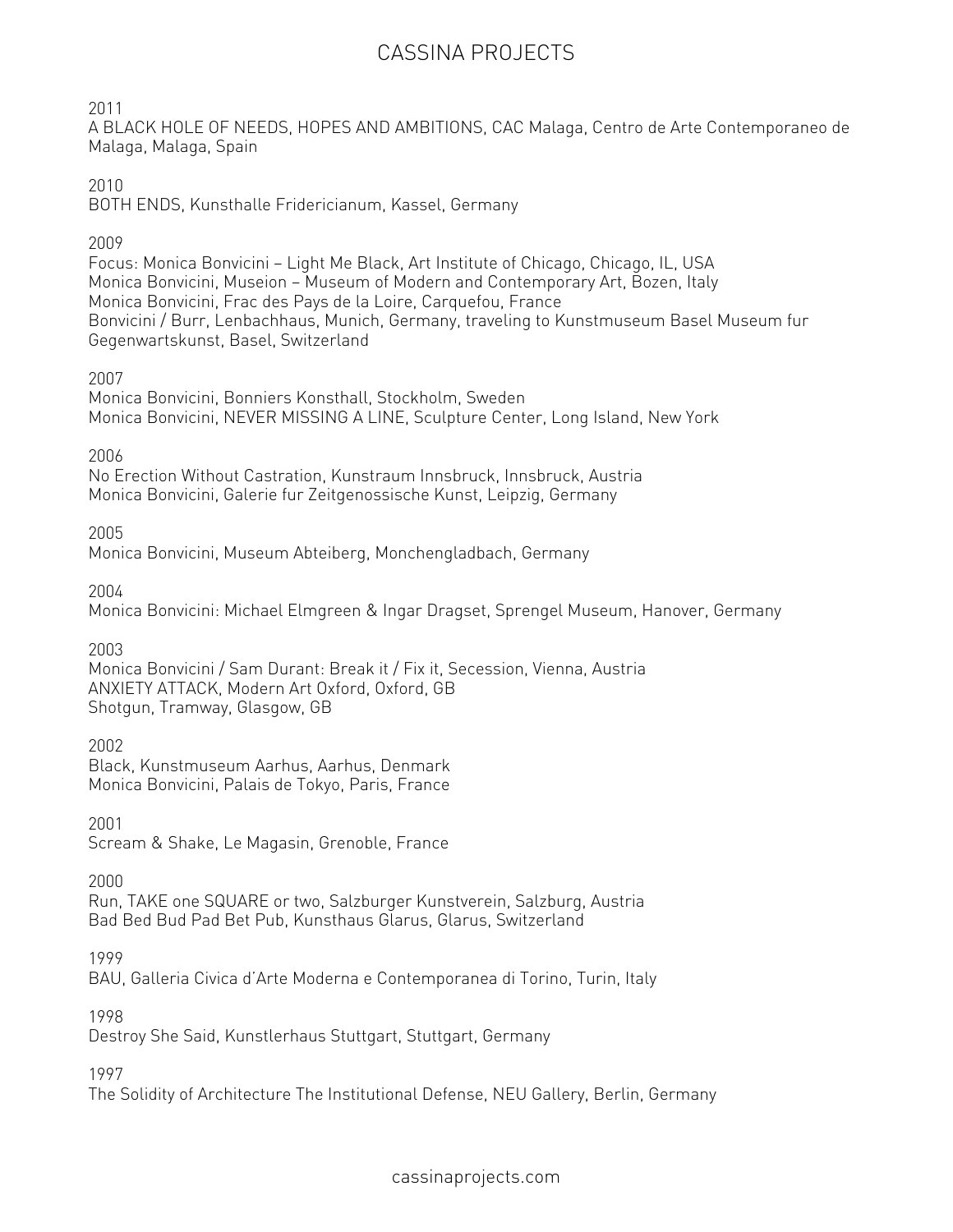1994

A Place to Call Home, Berolina Haus, Berlin, Germany

Die Ecken des Lebens oder uber eine perspektivische Architektur der Wahrheit, KW Institute for Contemporary Art, Berlin, Germany

1993

verbrauchte nostalgie, Likorfabrik, KW Institute for Contemporary Art, Berlin, Germany Eine quadratische Sehnsucht mit Blick auf einen Traum, Hochschule der Kunste, Berlin, Germany

1992

Cal Arts, I Muri 1&2, Main Gallery, Valencia, CA, USA

1991

The Space, Annex 18, Cal Arts, Valencia, CA, USA

### GROUP EXHIBITIONS

2021

x\_minimal curated by Friederike Nymphius CASSINA PROJECTS, Milan, Italy Macht! Licht!, Kunstmuseum, Wolfsburg, Germany I say I, Galleria Nazionale d'Arte Moderna e Contemporanea, Rome Stations, Lustwarande / Platform for Contemporary Sculpture, Tilburg, Netherlands

2020

FUORI, 17a Quadriennale di Roma, Palazzo delle Esposizioni, Roma Studio Berlin, a cooperation between Boros and Berghain, Berlin Diversity United. Contemporary European Art. Moscow. Berlin. Paris, New Tretyakov Gallery, Moscow Empört euch! Kunst in Zeiten des Zorns, Kunstpalast, Düsseldorf, Germany Beyond the pain, Galerie Stadt Sindelfingen, Germany Words at an Exhibition, Busan Biennale, Busan, Korea Wände Walls, Kunstmuseum Stuttgart, Stuttgart, Germany Precious Plastic, Overbeck-Gesellschaft, Lübeck, Germany Dialog mit der Schenkung Sammlung Hoffmann — Monica Bonvicini und die Werkzeuge des Kurfürsten August von Sachsen, Staatliche Museen Dresden, Dresden, Germany, Marc 11 — June 29 Your Shape, our pain, PSJM, Sala de Arte Social Clara Muñoz, Las Palmas, Spain The Cindy Sherman Effect, Kunstforum Wien, Vienna, Austria In Focus. Statements, Copenhagen Contemporary, Copenhagen, Denmark The artist Collector's Dream (A Nice Thing), Galleria Continua, San Gimignano, Italy La rivoluzione siamo noi. Collezionismo italiano contemporaneo, XNL Piacenza Contemporanea, Piacenza, Italy

2019

Thonet Re-Imagined by Schellmann Art + Furniture, Haus der Kunst, Munich, Germany Cruising Pavilion, ArkDes, Stockholm, Sweden Szene Berlin Okt. 19, KetterKunst, Munich, Germany The Dark Side. Chi ha paura del Buio?, Musja, Rome Hidden Beauty, Kunsthalle Nürnberg, Nürnberg, Germany to a passer-by, Galerie Krinzinger, Vienna, Austria Art Basel | Unlimited, Basel, Switzerland Salm Modern #1: Dimensions of Dialogue, National Gallery in Prague, Prague, Czech Republic Europa Endlos, Kunsthal Charlottenborg, Copenhagen, Denmark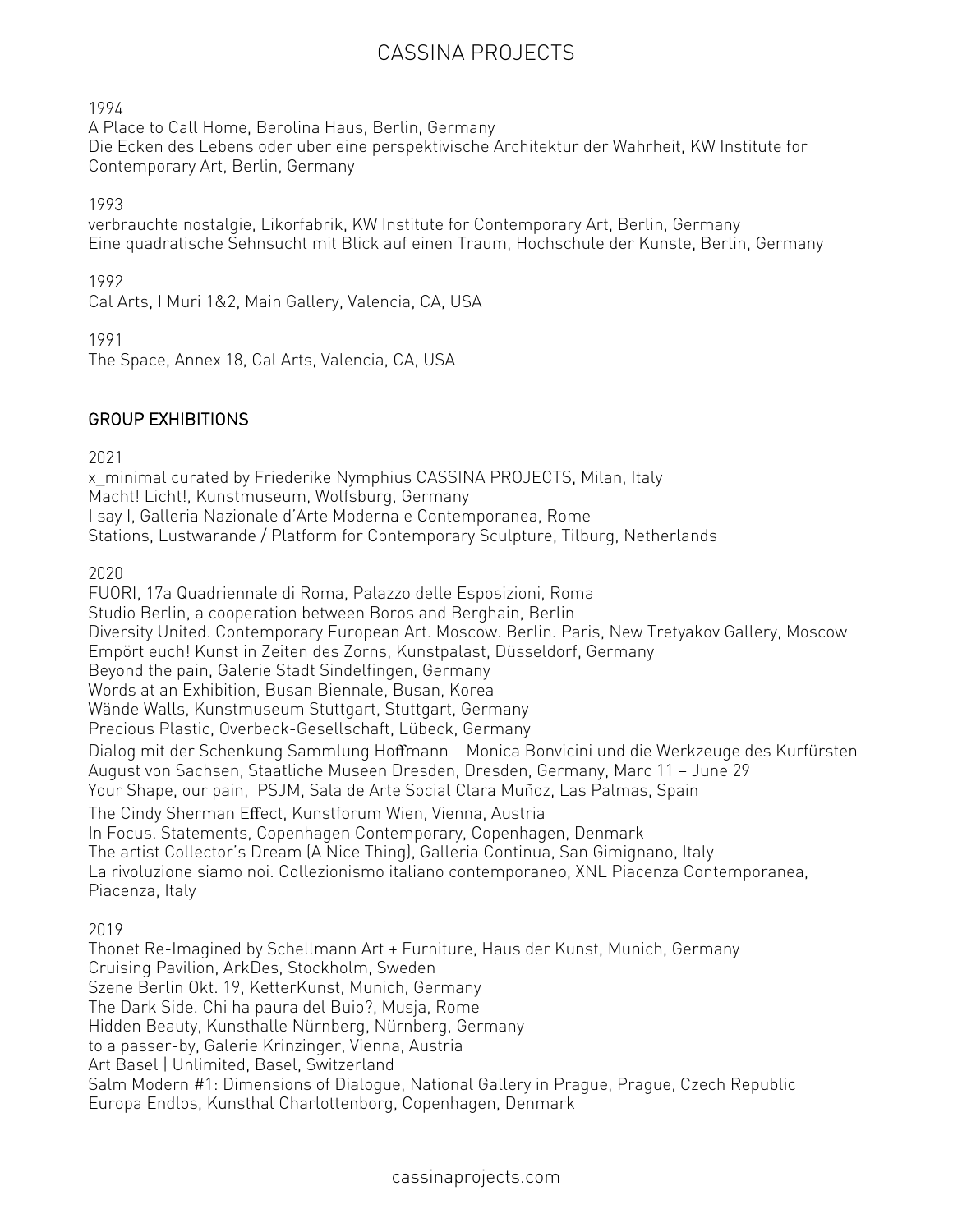Prospettiva arte contemporanea. La collezione di Fondazione Fiera Milano in mostra, Gallerie d'Italia di Milano, Milan, Italy Political Affairs, Kunstverein Hamburg, Germany Uferhallen Kunstaktien, Neuer Berliner Kunstverein, Berlin, Germany Body in Pieces, KAI 10 Arthena Foundation, Düsseldorf, Germany TIES, TALES AND TRACES, Dedicated to Frank Wagner, KW Studio, Berlin, Germany Josephine Meckseper, HAB Galerie, Nantes and Frac, Carquefou, France In the Best of Company. Selected acquisitions of the Berlin Kupferstichkabinett, 2009-2019, Staatliche Museen zu Berlin, Berlin There I Belong. Hammershøi by Elmgreen & Dragset, National Gallery of Denmark, Copenhagen, Denmark Glasstress 2019, Fondazione Berengo Art Space, Venice, Italy New Glass Now, The Corning Museum, Corning, NY, USA Art & Porn, ARoS, Aarhus, Denmark (traveled to Kunsthal Charlottenborg, Copenhagen) 2018 The Street. Where the World Is Made, MAXXI, Rome, Italy Salm Modern #1: Dimensions of Dialogue, Salm Palace, Prague, Czech Republic The Place to Be, MAXXI, Rome, Italy 1914/1918 - Not then, Not now, Not ever, German Bundestag, Reichstag building, Berlin KLASSENVERHÄLTNISSE — Phantoms of Perception, Kunstverein in Hamburg, Hamburg, Germany Sixth Sense, Walter Storms Gallery, Munich, Germany Ich bin ein Riss, ich will durch Wände gehen, Salon Dahlmann, Berlin, Germany 100% Italia, Palazzo Barolo, Turin, Italy Doubt, Sammlung Hoffmann, Berlin, Germany The Thirtieth Year, Krinzinger Projekte, Vienna, Austria Galerie Mathias Güntner, Hamburg, Germany A Strong Desire, PS120, Berlin, Germany Unsettlement, MUMA Melbourne, Australia Cité Radieuse Le Corbusier, Frac Lorraine: Hors Les Murs, Briey, France Cruising Pavilion, 16th Venice Architecture Biennale, Spazio Punch, Giudecca, Venice FIVE MILLION YEARS, DEBORAH SCHAMONI, Munich Brätsch, Tobias Spichtig, Deborah Schamoni, Munich, Germany Eco e Narciso, MAXXI meets Palazzo Barberini, Rome, Italy Women House, National Museum of Women in the Arts, Washington, USA KEDEM-KODEM-KADIMA, CCA, Tel Aviv, Israel Glaube Liebe Hoffnung, Kunsthaus Graz, Graz, Austria Galerie Peter Kilchmann, Zurich, Switzerland Satisfy Me, Sammlung Wemhörner, Kunstsale Berlin, Germany 2017 INSTALLATION ART works from the collection, Museion, Bolzano, Italy Womenhouse 2.9, La Monnaie de Paris, France a good neighbour, 15th Istanbul Biennial, Turkey Country Unlimited, Cascina Maria, Agrate Conturbia, Italy TRIENNALE der zeitgenössischen Kunst Valais / Wallis 2017, Martigny, Switzerland Mentales Gelb. Sonnenhöchststand, Lenbachhaus, Munich, Germany Beyond The Pleasure Principle, Zacheta National Gallery Warsaw, Poland Sur / Face.Spiegel, Museum für Angewandte Kunst, Frankfurt, Germany Late Breakfast, Künstlerhaus Palais Thurn und Taxis, Germany #ideasforawall, Illingworth Kerr Gallery, Calgary, Canada Glasstress, Palazzo Franchetti, Venice, Italy Luther und die Avantgarde, Stiftung für Kunst und Kultur e.V., Historic Prison, Lutherstadt Wittenberg,

Germany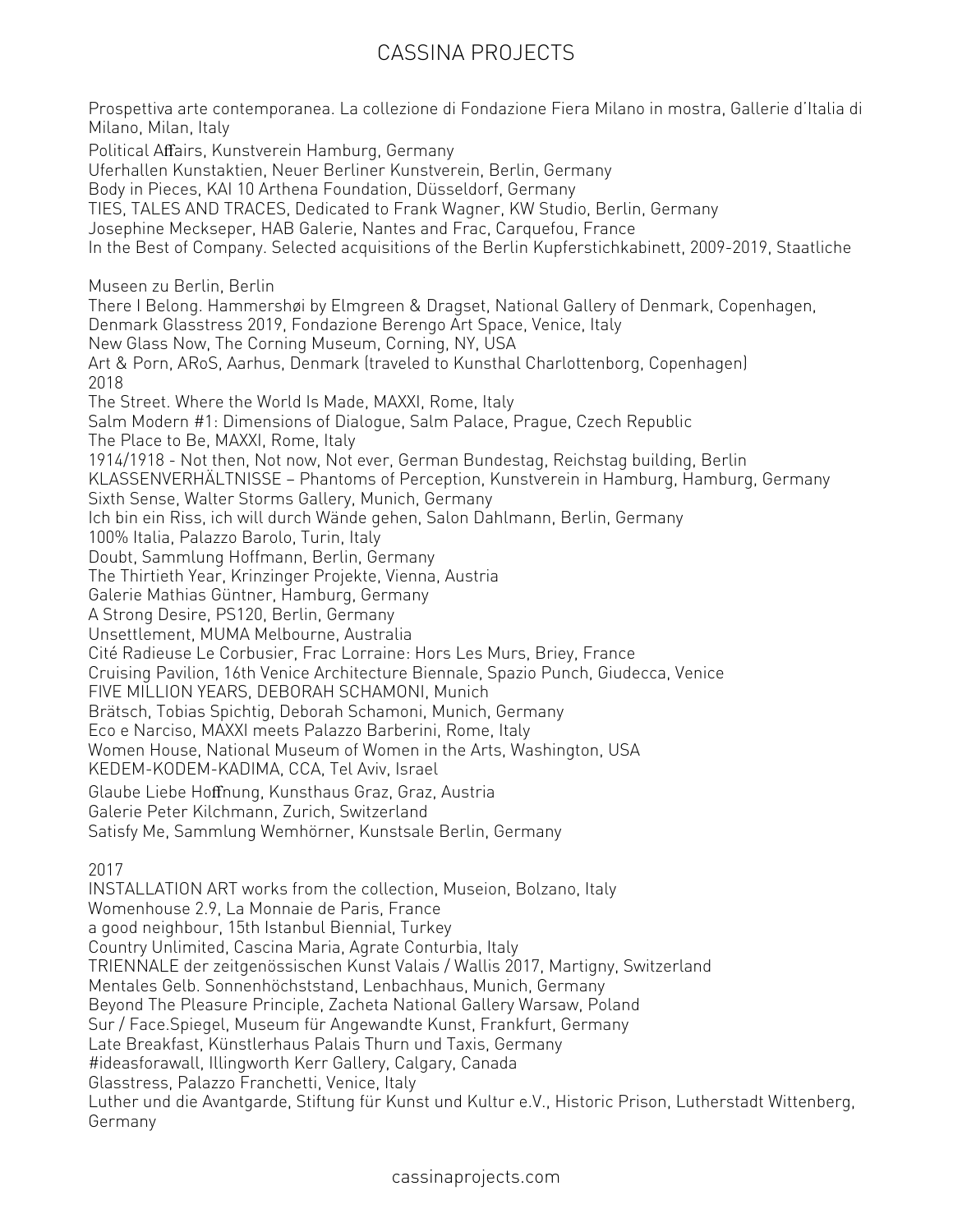Onder Uns, CIAP- Association for Contemporary Art, Hasselt, Belgium Elbphilharmonie revisted, Deichtorhallen Hamburg, Germany

2016

obsession DADA, celebrates 100 years of DADA at Cabaret Voltaire, Zurich, Switzerland Atopía, MAMBO, Bogotá, Colombia Souviens-toi du temps présent at the Centre d'art le Lait, Albi, France Ministère Ta Mère, Galerie de Multiples, Paris, France Beyond Performance, Galerie Peter Kilchmann, Zurich, Switzerland Erika Hoffmann-Könige collection at Atlas Sztuki, Lódz, Poland Homosexualität\_en, LWL Museum für Kunst und Kultur, Münster, Germany Béton, Kunsthalle Wien, Austria 2015 Drawing | THE BOTTOM LINE, S.M.A.K., Ghent, Belgium All the World's Futures, Biennale di Venezia, Venice, Italy Kunstler als Auftraggeber von zeitgenossischer Architektur, Bielefelder Kunstverein, Bielefeld, Germany Turn On. Time-Based Media Art from Julia Stoschek Collection, Tel Aviv Museum of Art, Tel Aviv, Israel A Republic of Art, Van Abbemuseum, Eindhoven, The Netherlands Es werde Licht… Von den Impressionisten zu Thomas Alva Edison, Kunstmuseum St.Gallen, Switzerland In Girum Imus Nocte et Consumimur Igni, Fundacion Jumex Arte Art Contemporaneo, Mexico City Contemporary Sculpture Parc, Domaine Du Muy, Le Muy, France Homosexualitat\_en, Schwules Museum, Berlin 2014 Collecting for Tomorrow, Museion, Bolzano, Italy Ladies First! Kunstlerinnen aus der Sammlung Schaufler, Schauwerk Sindelfingen, Germany High Performance, Julia Stoschek Collection zu Gast im ZKM, Karlsruhe, Germany Wall Works, Hamburger Bahnhof - Museum fur Gegenwart, Berlin, Germany Damage Control: Art and Destruction Since 1950, Kunsthaus Graz, Graz; Musee d'Art Moderne Grand-Duc Jean, Luxemburg PLAYTIME, Stadtische Galerie im Lenbachhaus und Kunstbau, Munich, Germany The Crime was almost perfect, Witte de With, Utrecht, The Netherlands; PAC, Milano, Italy 2013 Cut 'n' Paste, MoMA, New York Damage Control: Art and Destruction Since 1950, Hirshhorn Museum and Sculpture Garden, Washington DC, USA Incontri - Zeitgenossische italienische Kunst, SCHAUWERK Sindelfingen, Germany Monica Bonvicini, Sterling Ruby, Kunsthalle Mainz, Germany Glass of Water, Futura - Center for Contamporary Art, Prague Fragile?, Fondazione Giorgio Cini, Venice, Italy An der Isar, Stadtische Galerie im Lenbachhaus, Munich 2012 Enlightened: Elecritc Light As The Fairy of Art, Artipelag Konsthall, Gustavsberg, Sweden PORTFOLIO BERLIN 02, Kunsthalle Rostock, , Germany Utopie Gesamtkunstwerk, Belvedere, 21er Haus, Vienna, Austria Intense proximite, La Triennale, Palais de Tokyo, Paris, France

Mannlicher Akt, Lintos Kunstmuseum Linz, Linz, Austria

2011

VOR DEM GESETZ, Museum Ludwig Koln, Cologne, Germany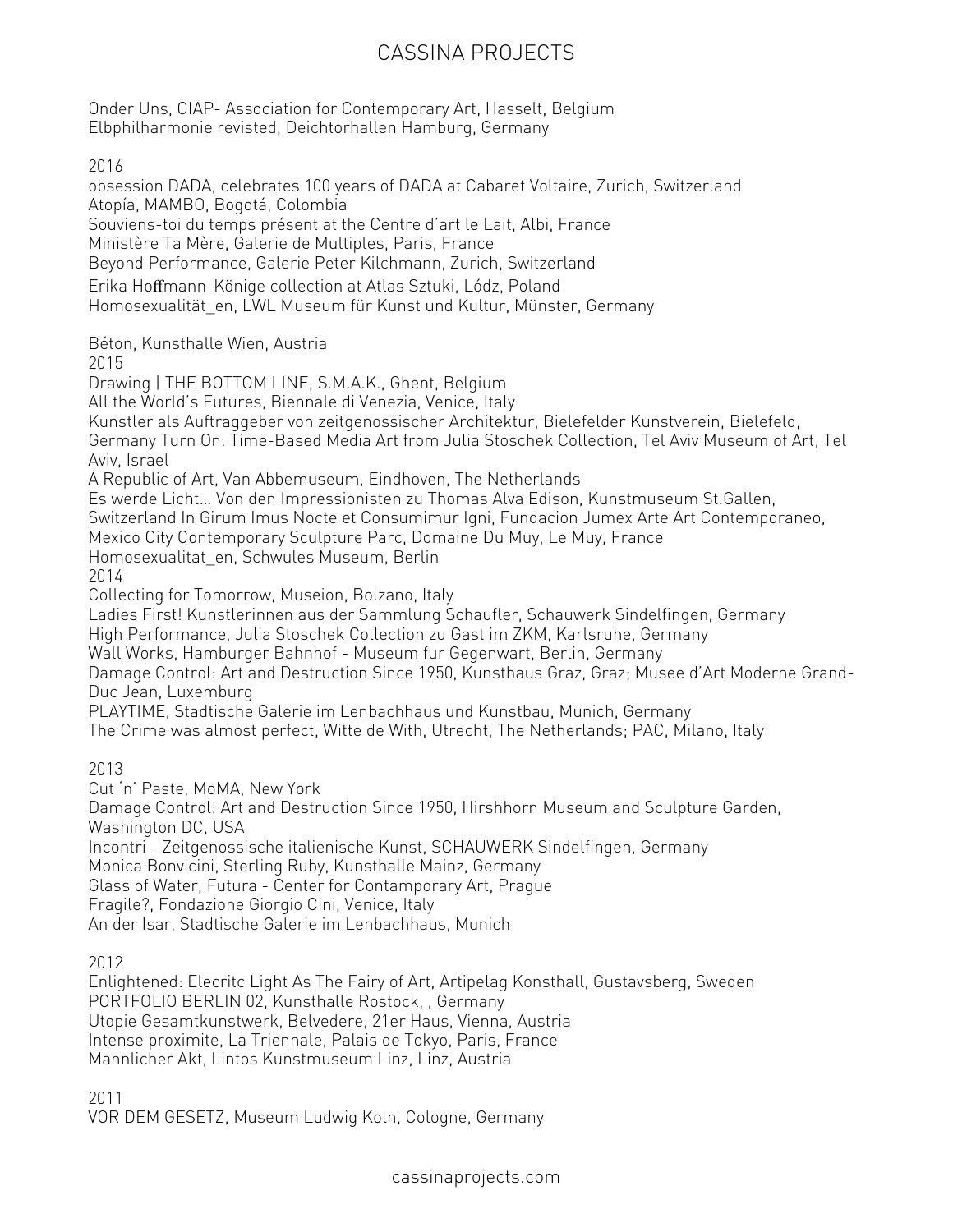Surreal versus Surrealism in Contemporary Art, IVAM, Instituto Valenciano de Arte Moderno Centre Julio Gonzalez, Valencia, Spain

Melanchotopia, Witte de With, Center for Contemporary Art, Rotterdam, The Netherlands Terrible Beauty: Art, Crisis, Change & The Office of Non-Compliance, Dublin Contemporary, Dublin, Ireland

Intense proximite, La Triennale, Palais de Tokyo, Paris, France

Beziehungsarbeit - Kunst und Institution, Kunstlerhaus Wien, Vienna, Austria

Under Destruction. Destruction in Art - 50 Years after HtNY, Swiss Institute Contemporary Art New York, NY, NY, USA

#### 2010

Under Destruction. Destruction in Art - 50 Years after HtNY, Museum Tinguely, Basel, Switzerland (travelling to Swiss Institute, NYC, NY, USA, 2011)

Intensif Station - 26 Kunstlerraume im K21, K21 Standehaus Dusseldorf, Dusseldorf, Germany Post Monument, XIV Biennale Internazionale di Scultura di Carrara, Carrara, Italy

Eine Insel fur die Kunst, EMSCHERKUNST.2010, Essen, Germany

À l'ombre d'un doute, FRAC Lorraine, Metz, France

The New Decor, Hayward Gallery, London, GB (travelling to The Garage, Centre for Contemporary Culture, Moscow, Russia, 2011)

I LOVE YOU, ARoS Aarhus Kunstmuseum, Arhus, Denmark

Julia Stoschek Collection - I want to see how you see, Deichtorhallen Hamburg, Hamburg, Germany

2009

Scorpio's Garden, Temporare Kunsthalle Berlin, Germany

The Secret Life of Objects, Midway Contemporary Art, Minneapolis, MN, USA

Nothingness and Being, Jumex Collection Mexico, Mexico City, Mexico

Italics. Arte Italiana fra tradizione e rivoluzione, 1968-2008, Museum of Contemporary Art, Chicago, IL, USA

The World Is Yours, Louisiana Museum of Modern Art, Humlebaek, Denmark

Political / Minimal, Muzeum Sztuki, Lodz, Poland

Transitory Objects, Thyssen-Bornemisza Art Contemporary TBA21, Vienna, Austria

Mit dem Fahrrad zur Milchstraße. Zeitgenossische Kunst aus der Sammlung Hoffmann, Galerie Neue Meister / Staatliche Kunstsammlungen Dresden, Berlin, Dresden, Germany

Compass in Hand: Selections from the Judith Rothschild Foundation Contemporary Drawings

Collection, MOMA, Museum Of Modern Art, New York, NY, USA (travelling to IVAM, Valencia, Spain,

2010; Gropius Bau Berlin, Germany, 2011)

The Porn Identity, Kunsthalle Wien, Vienna, Austria

2008

Political Minimal, KW Institute for Contemporary Art, Berlin, Germany

7 + 1 Project Rooms, MARCO, Museo de Arte Contemporanea de Vigo, Vigo, Spain

PROSPECT:1, New Orleans Biennal, New Orleans, Louisiana, USA

Italics. Arte Italiana fra tradizione e rivoluzione, 1968-2008, Palazzo Grassi, Venice, Italy (travels to the Museum of Contemporary Art, Chicago, IL, USA, 2009)

Female Trouble, The Camera as Mirror and Stage of Female Projection in Photography and Video Art, Pinakothek der Moderne, Munich, Germany

Home is the Place you Left, Trondheim Kunstmuseum, Trondheim, Norway

MUSEUM AS MEDIUM, MARCO, Museo de Arte Contemporanea de Vigo, Vigo, Spain (travelling to Koldo Mitxelena, San Sebastian , Spain, 2008)

Art Against Architecture, National Gallery of Island, Reykjavik, Island

Focus on Italian Contemporary Art, MAMbo - Museo d'Arte Moderna di Bologna, Bologna, Italy

Thyssen-Bornemisza Art Contemporary Collection as Aleph, Kunsthaus Graz, Graz, Austria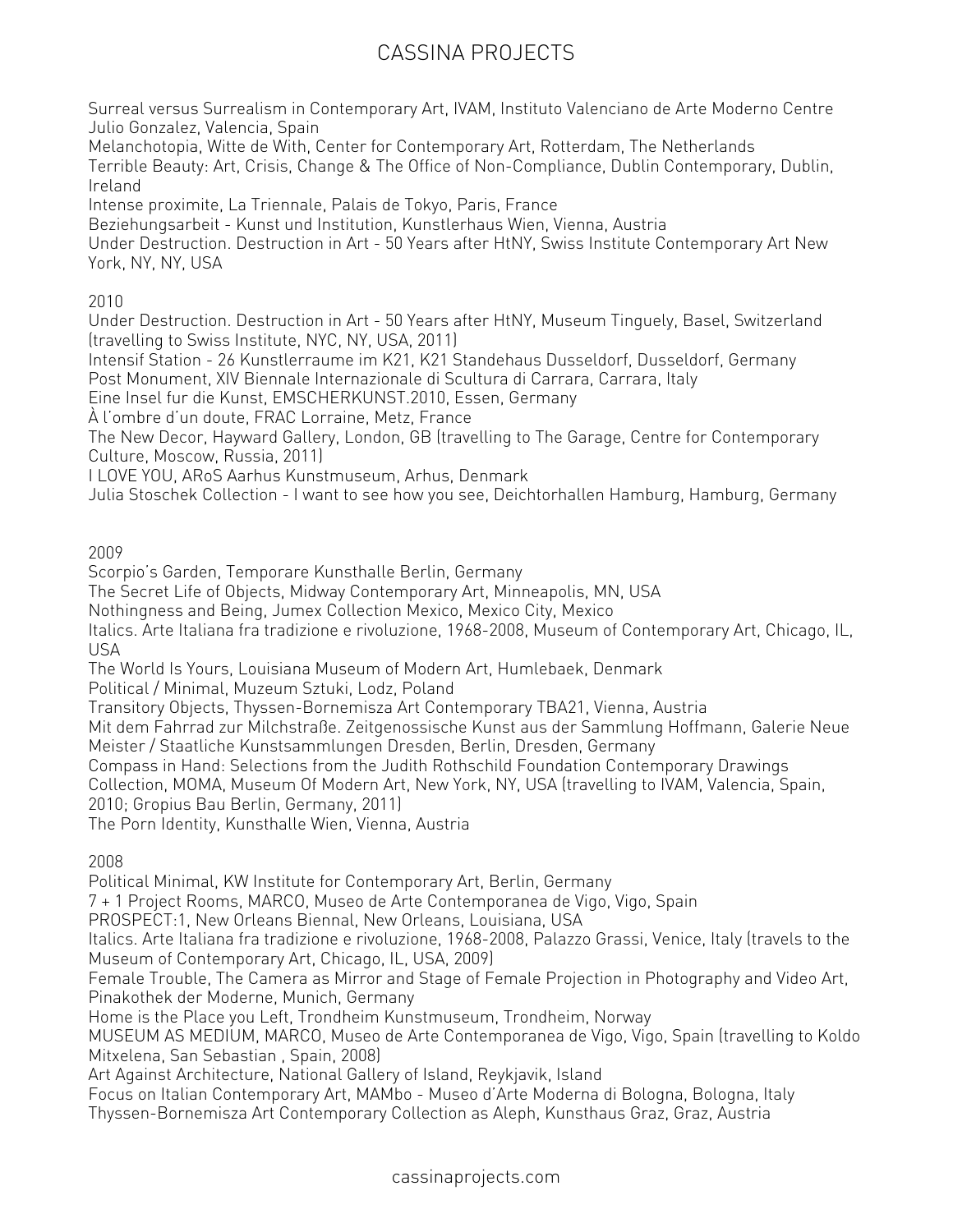2007

If I can't dance, I don't want to be part of your revolution, MuHKA Museum of Contemporary Art Antwerp, Antwerp, Belgium

La parola nell'arte, MART, Museo di arte moderna e contemporanea di Trento e Rovereto, Rovereto, Italy Cinema Paradiso, Australian Center for Contemporary Art, Victoria, Australia

Mentalscapes: A Journey Through Italian Contemporary Art, TelAviv Museum of Art, TelAviv, Israel Camera con vista. Arte e interni in Italia 1900-2000, Palazzo Reale, Milan, Italy

#### 2006

This is not for you. Sculptures as Tropes of Criticality, Thyssen-Bornemisza Art Contemporary, Vienna, Austria

How to Live Together, 27th Sao Paulo Biennial, Sao Paulo, Brazil

In den Alpen - Ein Panorama, Kunsthaus Zurich, Zurich, Switzerland

International 06, Liverpool Biennial, Liverpool, GB

Fever Variations, 6th Gwangju Biennale, Gwangju, Korea

Jenseits des Kinos: Die Kunst der Projektion, Hamburger Bahnhof, Berlin, Germany

Lifestyle, Kunstmuseum St. Gallen, St. Gallen, Switzerland

Das Achte Feld. Geschlechter, Leben und Begehren in der Bildenden Kunst seit 1960, Museum Ludwig, Cologne, Germany

The Expanded Eye, Kunsthaus Zurich, Zurich, Switzerland

Il diavolo del focolare, Triennale di Milano, Milan, Italy

Constructing New Berlin, Phoenix Art Museum, Phoenix, AZ, USA

Quobo. Kunst in Berlin 1989-1999, Galerie des bulgarischen Kunstlerverbandes, Sofia, Bulgaria

Dark Places, Santa Monica Museum of Art, Los Angeles, CA, USA

Down by Law: A Wrong Gallery Production, New York, Whitney Museum of American Art, NY, USA

2005

Open City, Nikolaj Copenhagen Contemporary Art Center, Copenhagen, Denmark Ausstieg aus dem Bild, ZKM Zentrum fur Kunst und Medientechnologie, Exit, Karlsruhe, Germany Behind Closed Doors, DCA Dundee Contemporary Arts, Dundee, GB Monuments for the USA, CCA Wattis Institute for Contemporary Arts, San Francisco, CA, USA (traveled to White Columns, New York, NY, USA, 2005) Blancanieves y los siete enanitos, Fundacion Marcellino Botin, Santander, Spain Die Sammlung der EVN, Museum Moderne Kunst, Vienna, Austria The Experience of Art, 51st Venice Biennale, Venice, Italy Re:MODERN, Kunstlerhaus, Vienna, Austria SPACE: Now and Then, AaBe` Fabrieken, Tilburg, The Netherlands Preis der Nationalgalerie, Hamburger Bahnhof, Berlin, Germany More than This! Negotiating Realities, Goteborg International Biennial for Contemporary Art, Gothenburg, Sweden Dall'occhio elettronico, Castello di Rivoli Museum of Contemporary Art, Turin, Italy Center of Gravity, Istanbul Modern, Istanbul, Turkey Walls to be Destroyed, Frac Lorraine, Lorraine, France "36 X 27 X 10", Palais der Republik, Berlin, Germany

2004

Komplex Berlin, 3. Berlin Biennale fur zeitgenossische Kunst, Berlin, Germany Born to be a Star, Kunstlerhaus, Vienna, Austria From A Different Angle, SCAPE Biennial 04, Christchurch, New Zeeland Funky Lessons, Buro Friedrich, Berlin, Germany (travelling to Bawag Foundation, Vienna, Austria, 2004) Performative Architektur, Galerie fur Zeitgenossische Kunst, Leipzig, Germany Dimensione Follia, Galleria Civica di Arte Contemporanea, Trento, Italy No Money, Kunsthalle Kiel, Kiel, Germany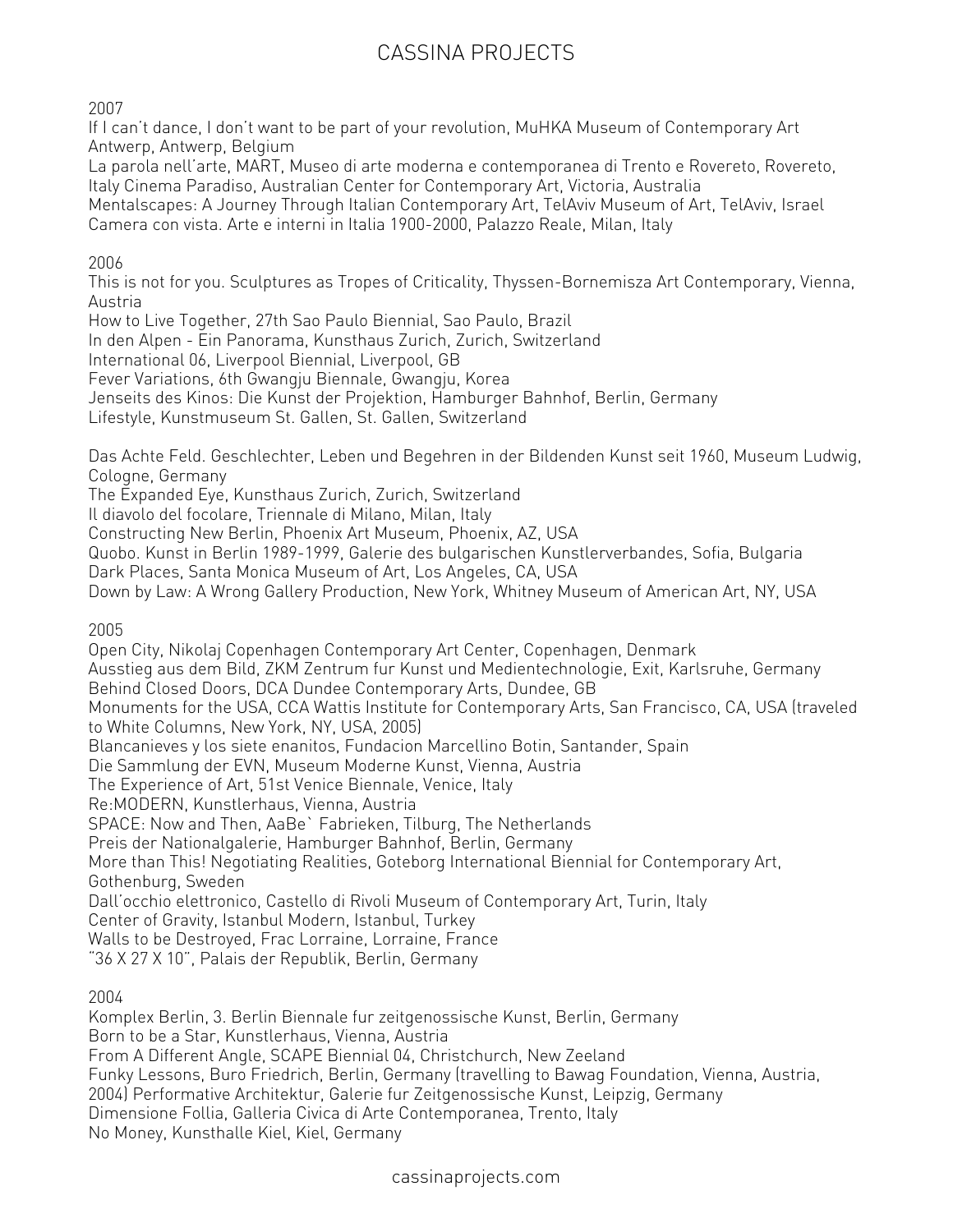Cordially Invited, BAK & Zentral Museum, Utrecht, The Netherlands Pathos/Gefuhle, Raumpool, Frankfurt, Germany None of the Above, Swiss Institute, New York, NY, USA

#### 2003

Living Inside the Grid, New Museum, New York, NY, USA Bewitched, Bothered and Bewildered, Migros Museum, Zurich, Switzerland (traveled to Centre for Contemporary Art Laznia, Gdansk, Poland, 2003) Phantom der Lust, Neue Galerie am Landesmuseum Johanneum, Graz, Austria Somewhere Better Than This Place, The Contemporary Arts Center, Cincinnati, OH, USA Independence, South London Gallery, London, GB Rendered, Sarah Meltzer Gallery, New York, NY, USA Accessoiremaximalismus, Kunsthalle Kiel, Kiel, Germany Outlook - International Art Exhibition in Athens, Benaki Museum, Athens, Greece Poetic Justice, 8th International Istanbul Biennial, Istanbul, Turkey Lei. Donne nelle collezioni italiane, Fondazione Sandretto Re Rebaudengo, Turin, Italy

#### 2002

Out of Place: Contemporary Art and the Architectural Uncanny, MCA Chicago, Chicago, IL, USA (travelling to Samuel P. Harn Museum of Art, University of Florida, Gainesville, Florida, USA, 2002) Center of Attraction, 8th Baltic Triennal of International Art, Vilnius, Lithuania Urban Creation, Shanghai Biennale 2002, Shanghai Art Museum, Shanghai, China Hausordnungen, Stadthaus Ulm, Ulm, Germany UNLOADED - Coming Up For Air, Oberschan, Wartau (SG), Switzerland Public Affairs, Kunsthaus Zurich, Zurich, Switzerland Fusion Cuisine, Deste Foundation, Athens, Greece Mapping the Process, Essor Gallery Limited, London, GB Arte in Video, Castello di Rivoli, Turin, Italy

2001

Inside Space: Experiments in Redefining Rooms, MIT List Visual Arts Center, Cambridge, MA, USA Le Repubbliche dell'Arte. Germania. La costruzione di un'immagine, Palazzo delle Papesse, Centro d'Arte Contemporanea, Siena, Italy

Quobo. Kunst/Art in Berlin 1989-1999, Museum National Jakarta, Jakarta Pusat, Indonesia (traveling to Waikato Museum of Art and History, Hamilton, New Zeeland, Nationalgalerie im Hamburger Bahnhof, Berlin, Germany, Van Ho Exhibition Center, Hanoi, Vietnam, Museum of Contemporary Art , Tokyo, Japan, Sungkok Art Museum, Seoul, Korea, Carrillo Gil Museum, Mexico City, Mexico, Museo de Artes Visuales, Santiago, Chile, Galerie des bulgarischen Kunstlerverbandes, Sofia, Bulgaria, Muzej istorije Jugoslavije, Belgrade, Serbia, CAC Contemporary Art Center Vilnius, Lithuania, Staatliches Kunstmuseum Nowosibirsk, Novosibirsk, Russia, KUMU Art Museum, Tallin, Estonia)

Trans Sexual Express, Centre d'Art Santa Monica, Barcelona, Spain

24th International Biennial of Graphic Arts, Ljubljana, Slovenia

Ein gut platzierter Helm ist wie ein beruhigender Blick, Kunsthalle Nurnberg, Nuremberg, Germany Videos im offentlichen Raum, Helle Nachte, Basel, Switzerland

Angst, Ursula Blickle Stiftung, Kreichtal, Germany (traveled to: Kunstverein Graz, Graz, Austria, 2001) Intime Expeditionen, Badischer Kunstverein, Karlsruhe, Germany (traveled to: Haus am Waldsee, Berlin, Germany, 2001)

#### 2000

Der Anagramatische Korper, ZKM Zentrum fur Kunst und Medientechnologie, Karlsruhe, Germany HausSchau - Das Haus in der Kunst, Deichtorhallen, Hamburg, Germany

Quobo. Kunst/Art in Berlin 1989-1999, Pao Galleries, Hongkong Art Center, Hongkong, China Futurama. Arte in Italia, Museo Pecci, Prato, Italy

The Children of Berlin, Folkwang Museum Essen, Essen, Germany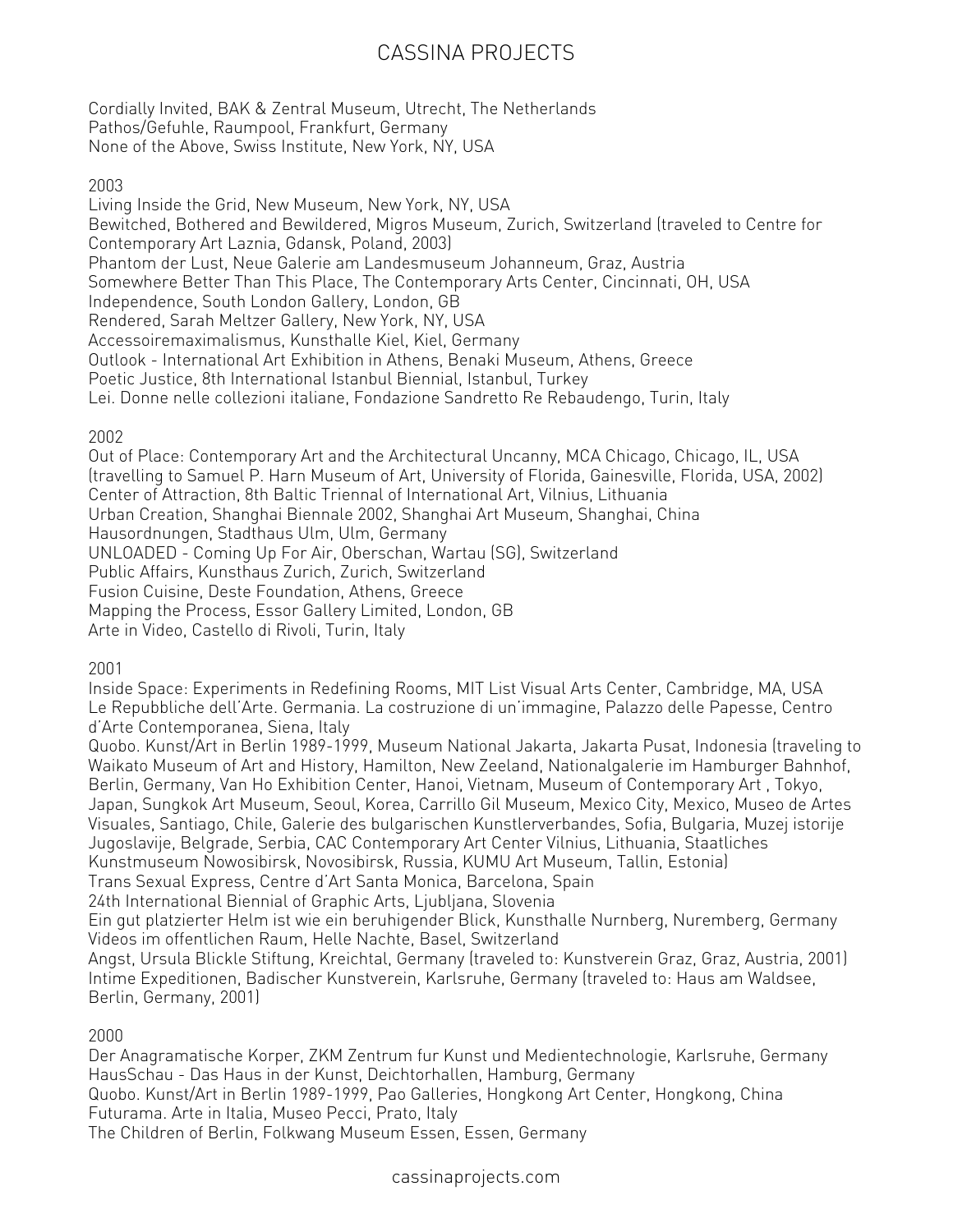#### 1999

Public Domain, 3. Österreiche Triennale zur Fotografie, Eisernes Haus, Graz, Austria Children of Berlin: Cultural Developments 1989-1999, P.S.1, New York, NY, USA Bonvicini, Moro, Toderi, De Appel Foundation, Amsterdam, The Netherlands The Space Here Is Everywhere, Villa Merkel, Esslingen, Germany Looking For A Place, SITE Santa Fe's Third International Biennal, Santa Fe, NM, USA Esposizione Internationale d'Arte, dAPERTutto, La Biennale di Venezia 48, Venice, Italy Signs of Life, Melbourne International Biennal, Melbourne, Australia Construction Drawings, KW Institute for Contemporary Art, Berlin, Germany Identita femminile nel video italiano, Accademia Britannica, Rome, Italy Moving Images. Film + Reflektion in der Kunst, Galerie fur Zeitgenossische Kunst, Leipzig, Germany Warten, Kunst-Werke, Berlin, Germany

1998

Site Construction, South London Gallery, London, GB Berlin - Berlin, 1st Berlin Biennale, Berlin, Germany Yesterday Begins Tomorrow: Ideals, Dreams, and the Contemporary Awakening, Bard College, Annandale-on-Hudson, NY, USA Junge Szene, Wiener Secession, Vienna, Austria Kamikaze, Marstall, Berlin, Germany Prinx Whanki 1998, Whanki Museum, Seoul, Korea Construction Drawings, P.S.1, New York, NY, USA Le Futur de Passe, L.A.C., F.R.A.C. Languedoc-Roussillon, Sigean, France Aus Berlin auf Papier, Kunsthalle Rostock, Rostock, Germany

1997

Heaven: Private View, P.S.1, New York, NY, USA

1996

Nach Weimar, Neues Museum Weimar, Weimar, Germany All Work No Play, Acme Gallery, Los Angeles, CA, USA Missing Links, Galerie Fischer, Berlin, Germany

1995

Soma in Bethanien, Kunstamt Kreuzberg, Berlin, Germany Der Telematische Raum, Neue Gesellschaft fur bildende Kunst, Berlin, Germany All Work No Play, Festspielhaus Hellerau, Dresden, Germany

1994 Goldrausch V, Haus am Waldsee, Berlin, Germany

1990

Dromomania, Botschaft e.V., Berlin, Germany

#### PUBLIC AND SPECIAL PROJECTS

2012

Large-scale, permanent outdoor sculpture RUN in front of the Handball Plaza Light Art, Commission in the framework of the London Olympic Games

2010

Large-scale, permanent outdoor sculpture She Lies on the Bjørvika Fjord, in front of the Norwegian Opera and Ballet, Oslo, Norway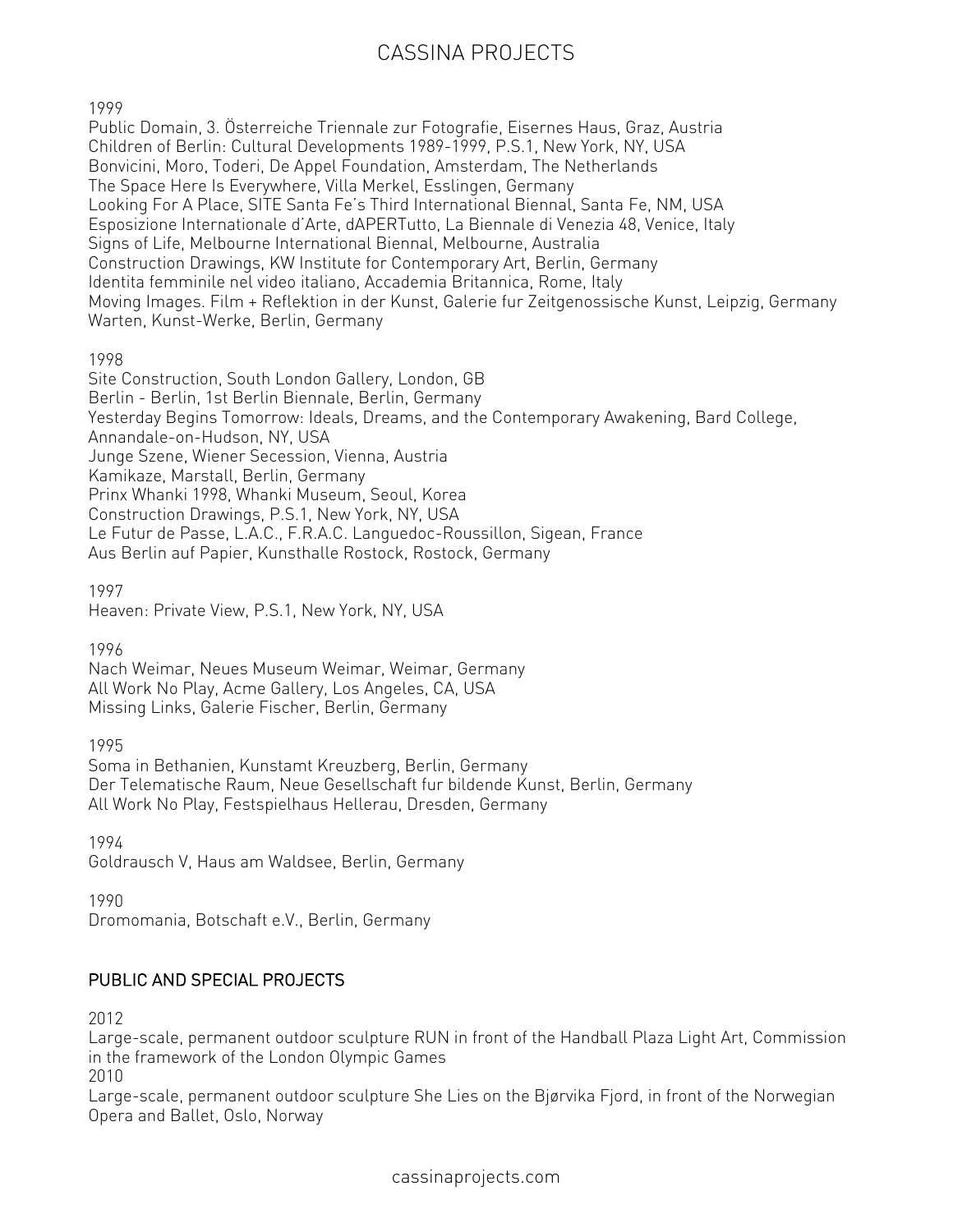Large-scale outdoor sculpture Satisfy Me in Zentraldeponie Emscherbruch, EMSCHERKUNST.2010, Eine Insel fur die Kunst, Essen, 2010 2009 White Columns, A Personal Shout. A Screening curated by Lovett/Codagnone, New York, NY, USA Marius Babias/NBK, Nasterea Culturii Pop, Buchprojekt fur IDEA Verlag, Berlin, Germany 2007 Sculpture International Rotterdam, PUBLIEK, Rotterdam, The Netherlands Stage design for the play This is Not a Love Song, directed by Ulrich Rasche, Wiener Festwochen, Vienna, Austria 2006 Newcastle Gateshead Winter Festival, NOT FOR YOU, Newcastle, GB 2004 Stage design for the play 231, East 47th Street: an installation for actors and dancers based on motifs of Andy Warhol, directed by Ulrich Rasche, Sophiensaele, Berlin, Germany (02-11 April) 2002

Stage design for the play Betrogen (Betrayed) by Harold Pinter, directed by Ulrich Rasche, Staatsbank, Berlin, Germany (October 24 - November

#### AWARDS AND GRANTS

2020 Oskar Kokoschka Prize, Vienna, Austria

2019 Premio ACACIA alla Carriera, Milan, Italy Hans Platschek Prize, Germany

2012

Roland Prize for Art in Public Space, Stiftung Bremer Bildhauerpreis, Bremen, Germany

2010

Winning Artist of the Light Art competition for the London Olympic Park, London, GB

2007

Assigned the public commission for HUN LIGGER (SHE LIES), a site-specific sculpture floating on the water in front of the New Opera House in Oslo, Norway

2005 Preis der Nationalgalerie fur Junge Kunst, Berlin, Germany

2002 Overbeck-Preis, Lubeck, Germany

2000 — 2001 Kunstfond, Bonn, Germany

1999 Golden Lion for best Pavillon, Biennale di Venezia, Venice, Italy

1998 — 99

Auslandsstipendium from the Berlin Senate for Cultural Affairs and the Art Center of Design in Pasadena, CA, USA